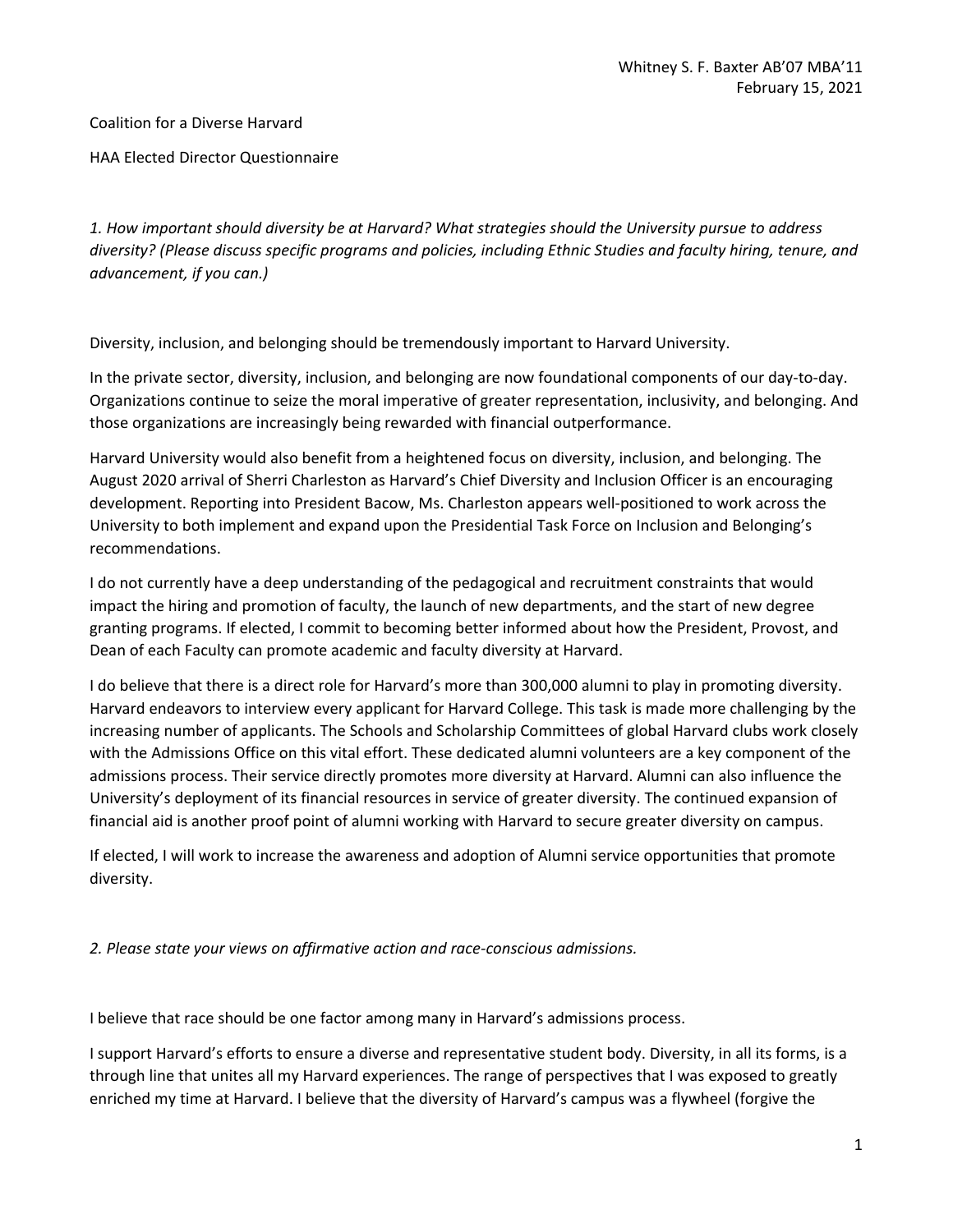business cliché) that benefitted my Harvard experience – diversity, inclusion, and belonging encouraged more members to be their authentic selves; authenticity unlocked more points of view; intellectual diversity encouraged greater engagement within the community; engagement drove the entire community forward and pushed its members to value and promote more inclusivity.

My personal experience gives me added conviction in the importance of race-conscious admissions. I'm a Black man. My race contributes to my lived experience. My lived experience creates my identity and informs my point of view. I cannot see how you can assess my potential contribution to a school without considering the many factors, including race, that comprise my lived experience.

*3. What do you think Harvard's role should be in creating a more equitable, inclusive, and just society? For example, please share any thoughts on divestment from fossil fuels and the prison industry and on the role of the Harvard University Police Department, issues of concern to current students.*

Harvard should be a leader in creating a more equitable, inclusive, and just society. Thought leadership alone is insufficient. Harvard can and should take direct action that helps build a better world.

Fortunately, driving impactful, positive change is already a feature of many mission statements at Schools across Harvard. Below is a selection:

College: "to educate the citizens and citizen-leaders for our society."

GSAS: "To identify and attract the most promising students to form a dynamic and diverse community, and to shape them into visionary scholars, innovative educators, and creative leaders"

GSE: "to prepare leaders in education and to generate knowledge to improve student opportunity, achievement, and success."

HBS: "We educate leaders who make a difference in the world."

HKS: "to improve public policy and leadership so people can live in societies that are more safe, free, just, and sustainably prosperous."

HMS: "To nurture a diverse, inclusive community dedicated to alleviating suffering and improving health and well-being for all through excellence in teaching and learning, discovery and scholarship, and service and leadership."

SEAS: "Through education and research, we address global challenges and serve society."

These mission statements illustrate that Harvard already believes that it can and should play an active role in creating a more equitable, inclusive, and just society. To that end, alumni leaders must push the University to deploy the right tools with the required urgency to meet the challenge.

There's a rich history of student-led Harvard groups demanding that the University confront issues of global equity, e.g. South Africa / apartheid in the late 1980s and early 1990s. We are seeing this today with climate change. It is encouraging to read about the meeting between Fossil Fuel Divest Harvard and the Harvard Corporation in December 2020.

If elected, I look forward to engaging with student and alumni leaders advocating for change.

Below please find an overview of my current thinking on the specific issues you referenced: